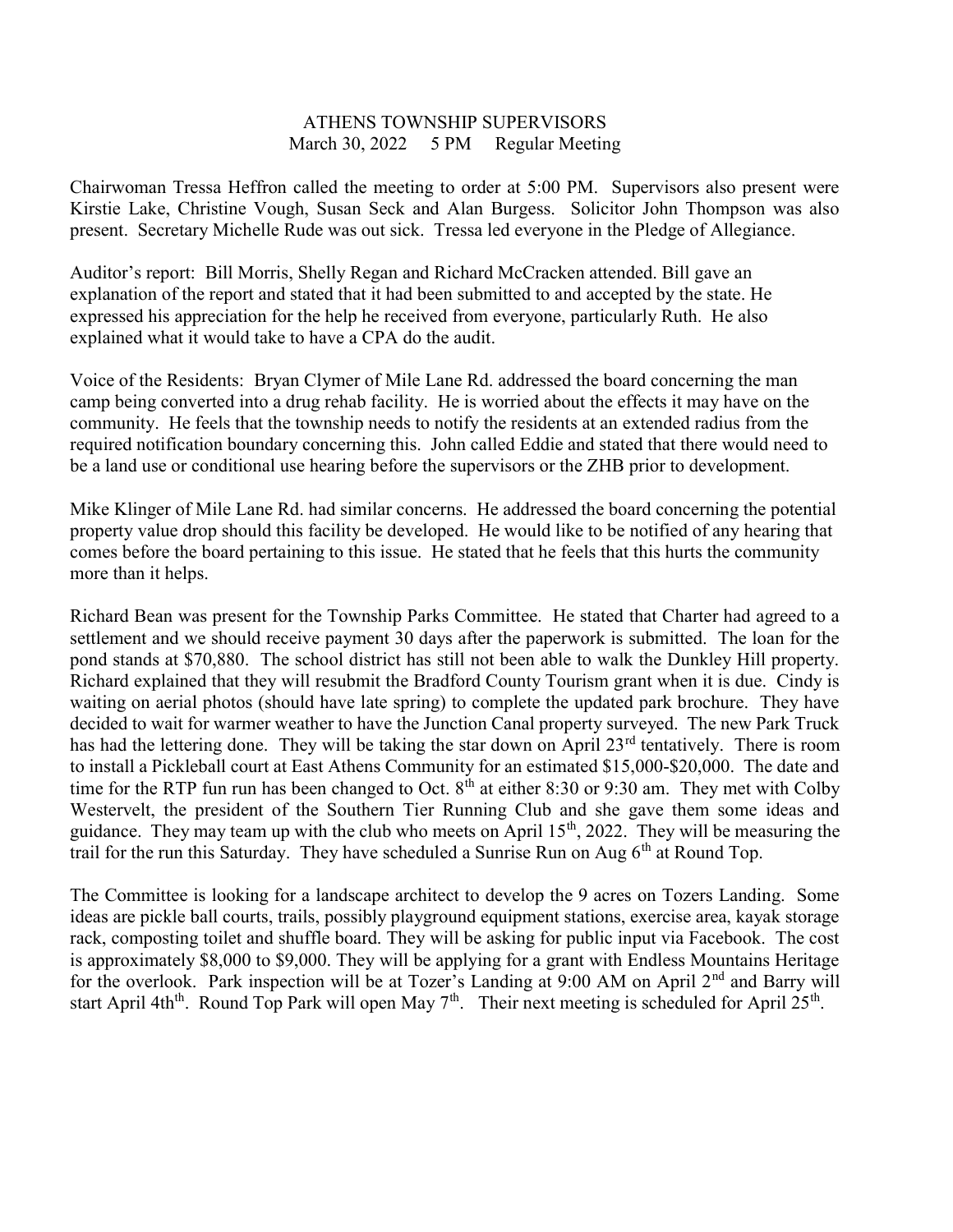Page Two Athens Township Supervisors March 30, 2022

Eric Benjamin presented for the Fire Company. Their Chicken BBQ went well. They will be holding another one on April 30<sup>th</sup>. Their 2022 Fund Drive was mailed out on March 29<sup>th</sup>. They have no new members. Their next meeting is April  $13<sup>th</sup>$  at 7pm. They have discontinued one tanker with no interruption of service. The area chiefs are meeting tonight to discuss potential consolidation of fire departments. They are looking for the best way to locate homes, possibly an ordinance requiring mailbox numbers.

Marion Carling spoke for the Planning Commission regarding the fee schedule. The fees haven't been updated since 2010. Alan will look into the numbers and discuss residential fees in April's meeting.

On motion by Tressa, second by Alan, motion passed to add the non-residential development fees to the agenda.

On motion by Tressa, second by Alan, motion passed to approve the fees proposed/recommended by Planning Commission for non-residential development. Any land use hearing will be as per the land use fees proposed by the Planning Commission.

On motion of Kirstie, second by Tressa, motion passed to ratify the decision to submit 2 applications, one for a new municipal truck and one for RTP Road repair, for the lottery grant with the Local Share Account Statewide.

On motion of Kristie, second by Christine, motion passed to approve the renewal of our Morning Times subscription for the next year.

ON motion of Tressa, second by Christine, motion passed to accept Steve Sumner's resignation from the Athens Township Authority Board

On motion of Kirstie, second by Alan, motion passed to pay the monthly bills as submitted. A complete listing of revenues and expenditures is on file in the office of the Treasurer.

On motion of Kirstie, second by Alan, it was unanimous to accept the monthly reports as submitted.

Correspondence/Information was as listed in the meeting agenda.

Chairwoman Heffron took the Board into executive session at 5:53PM for personnel and pending litigation. The regular meeting reconvened at 7:33 PM.

On motion of Tressa, second by Alan, motion passed to add the hiring of Jack Pond to the agenda.

On motion of Alan, second by Kirstie, motion passed to hire Jack Pond to the DPW @ \$16.50/hour per the union contract.